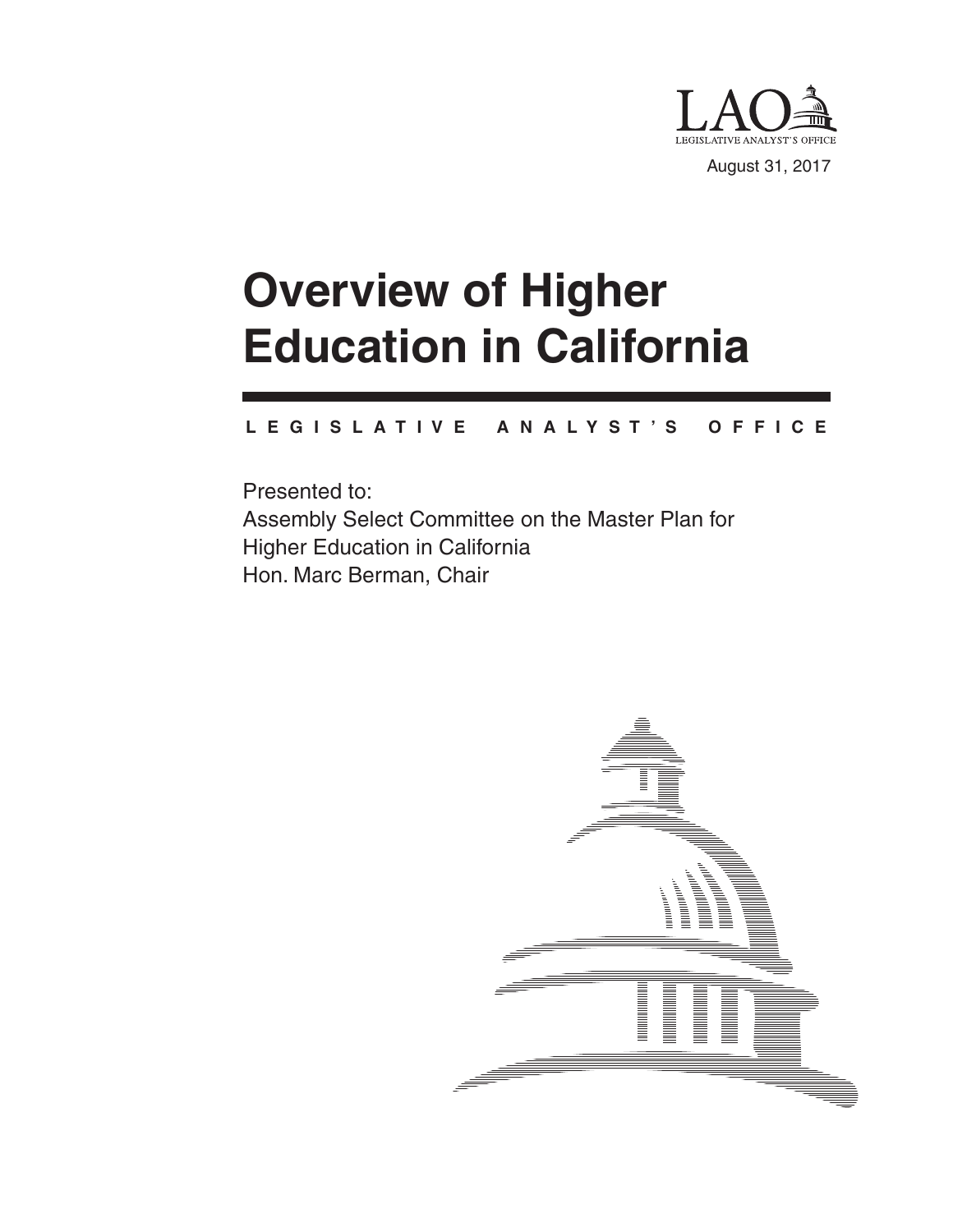# **Key State Roles in Higher Education**



### **V** Define Mission

Delineate the mission of each of the three public segments and the higher education system as a whole.



## **Determine Eligibility Pools**

■ Set forth expectations regarding who is eligible to attend each segment.



## **Provide Funding and Set Associated Expectations**

- **Provide state General Fund support for each of the three** public segments.
- Set expectations for institutions and students regarding the cost of education, tuition levels, financial aid, contributions from students' employment earnings during college, and student borrowing.



## **Hold Segments Accountable**

- Require each segment to collect and report certain data that allows the state to determine the extent to which the segment is fulfilling its mission.
- $\blacksquare$  Assess whether the segments collectively are fulfilling the mission of the higher education system as a whole.



### **Foster Effective Governance and Coordination**

- Create a governance structure that promotes effective management of each public segment and coordination among all the segments (public and private).
- Facilitate student progress, especially from high school to college and from community college to university.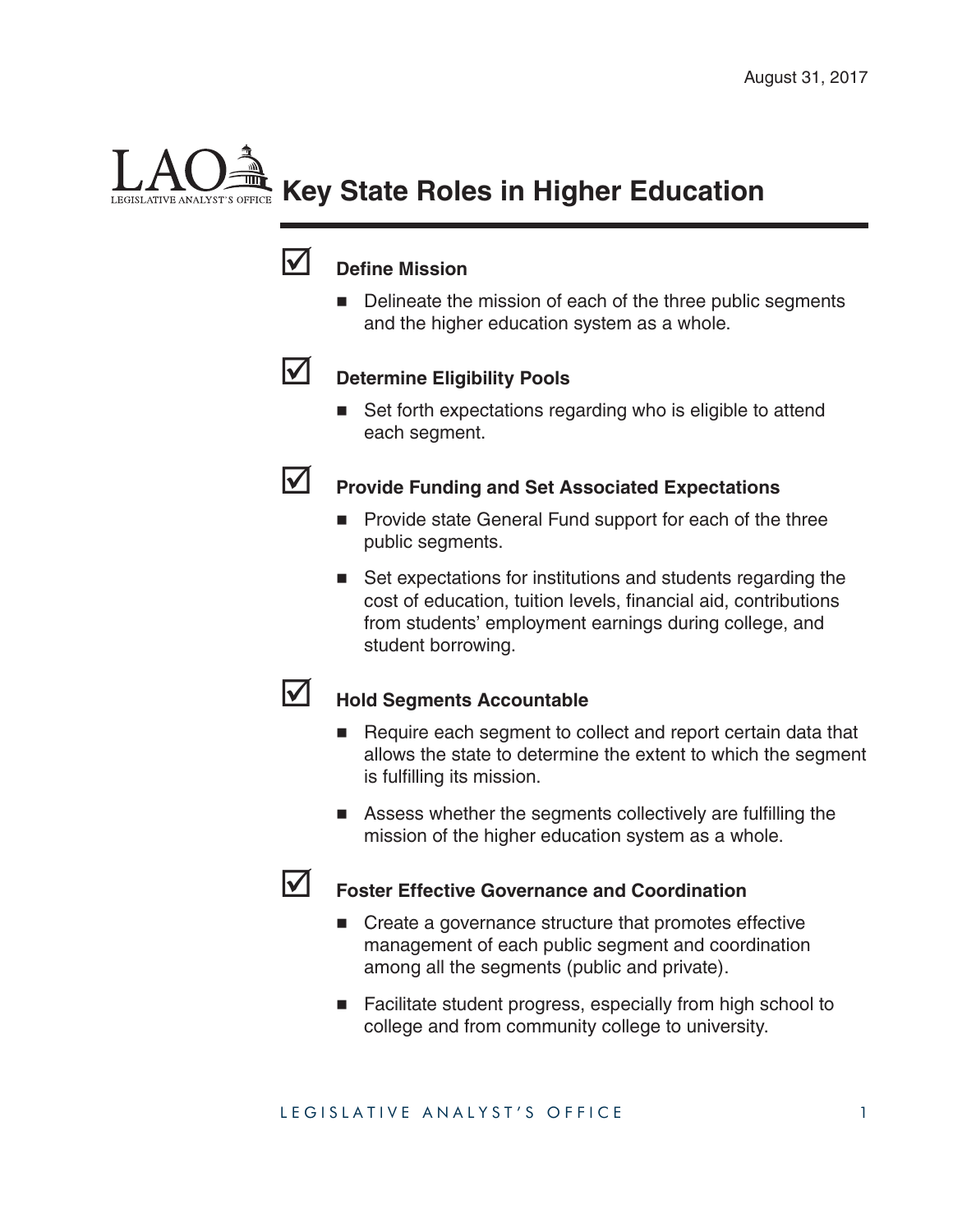# **1960 Master Plan**



### **V** Defined Mission

- As set forth in the 1960 Master Plan, the California Community Colleges (CCC) are to provide lower-division general education and technical education with a focus on workforce certificates, associate degrees, and transfer preparation. The colleges also are to provide instruction in basic skills.
- The California State University (CSU) is to provide undergraduate and graduate education, with a focus on bachelor's degrees, teaching credentials, and master's degrees.
- The University of California (UC) is to provide undergraduate and graduate education through the doctoral degree, as well as graduate professional education in law, medicine, dentistry, and veterinary medicine. It also is to serve as the state's primary research institution.

### **Established Eligibility Pools**

- As designed in the 1960 Master Plan, the community colleges are to be "open access" institutions, meaning any adult may attend regardless of incoming skill level or prior academic attainment.
- CSU and UC are to draw their freshmen from the top 33 percent and 12.5 percent, respectively, of high school graduates. CSU and UC are to accept all transfer students who have completed general and pre-major education requirements with a minimum 2.0 and 2.4 grade point average, respectively.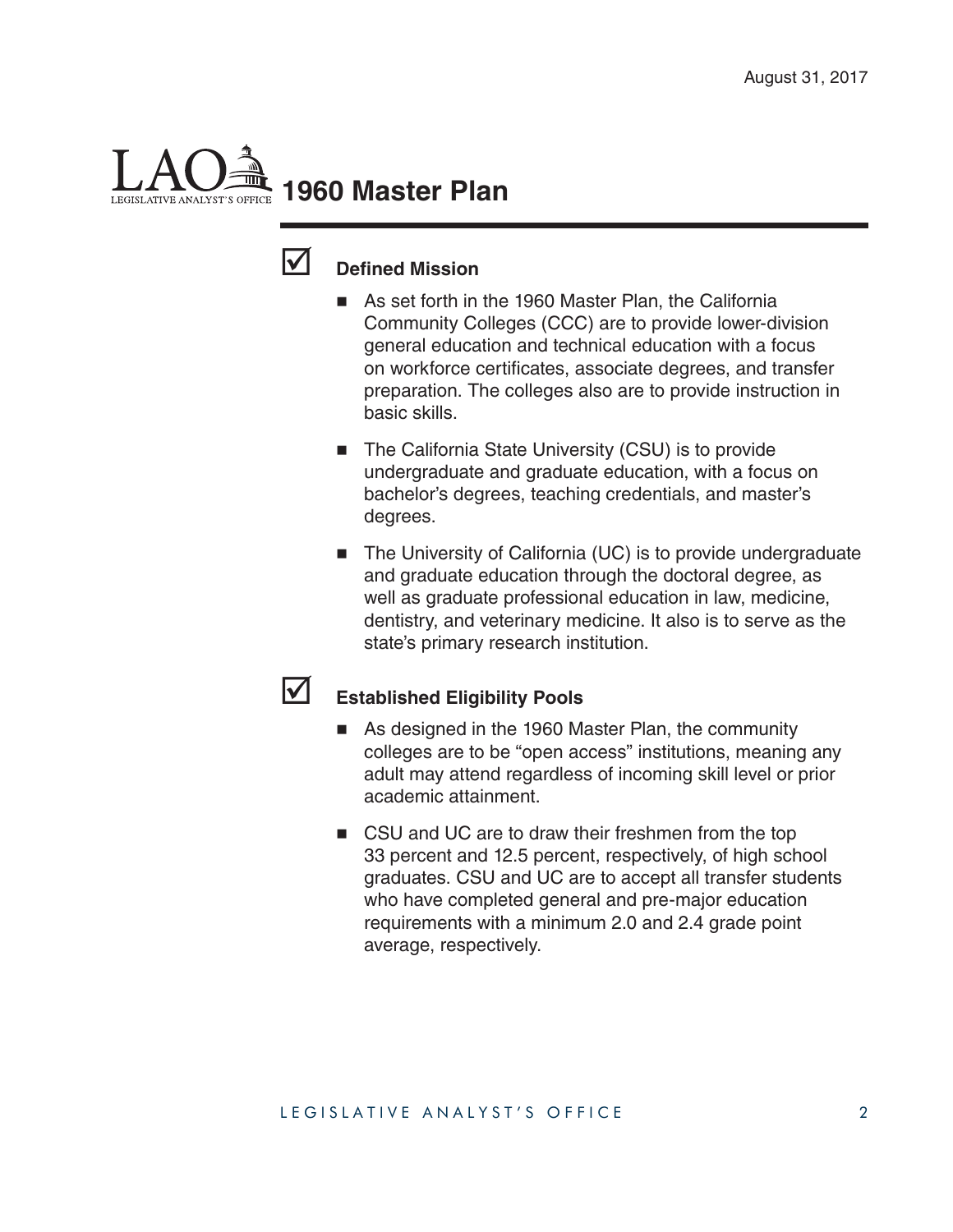# **1960 Master Plan** *(Continued)*



# **Set Cost and Funding Expectations**

- As structured under the 1960 Master Plan, the community colleges are to provide the lowest-cost education among the segments (measured by cost per student), UC the highestcost education.
- State General Fund support is to vary accordingly among the segments, with state funding per student lowest at CCC and highest at UC.

#### **Set Financial Aid Expectations**

- $\blacksquare$  As envisioned in the 1960 Master Plan, financial aid was to promote student access, allow for greater student choice, relieve pressure on the public segments, and produce state savings by reduced capital and operating costs at the public segments. (At the time, the state provided more grant aid to students attending private colleges.)
- In 1960, along with passing the Donahoe Act, the state notably increased the number of grants and award amount of its main financial aid program.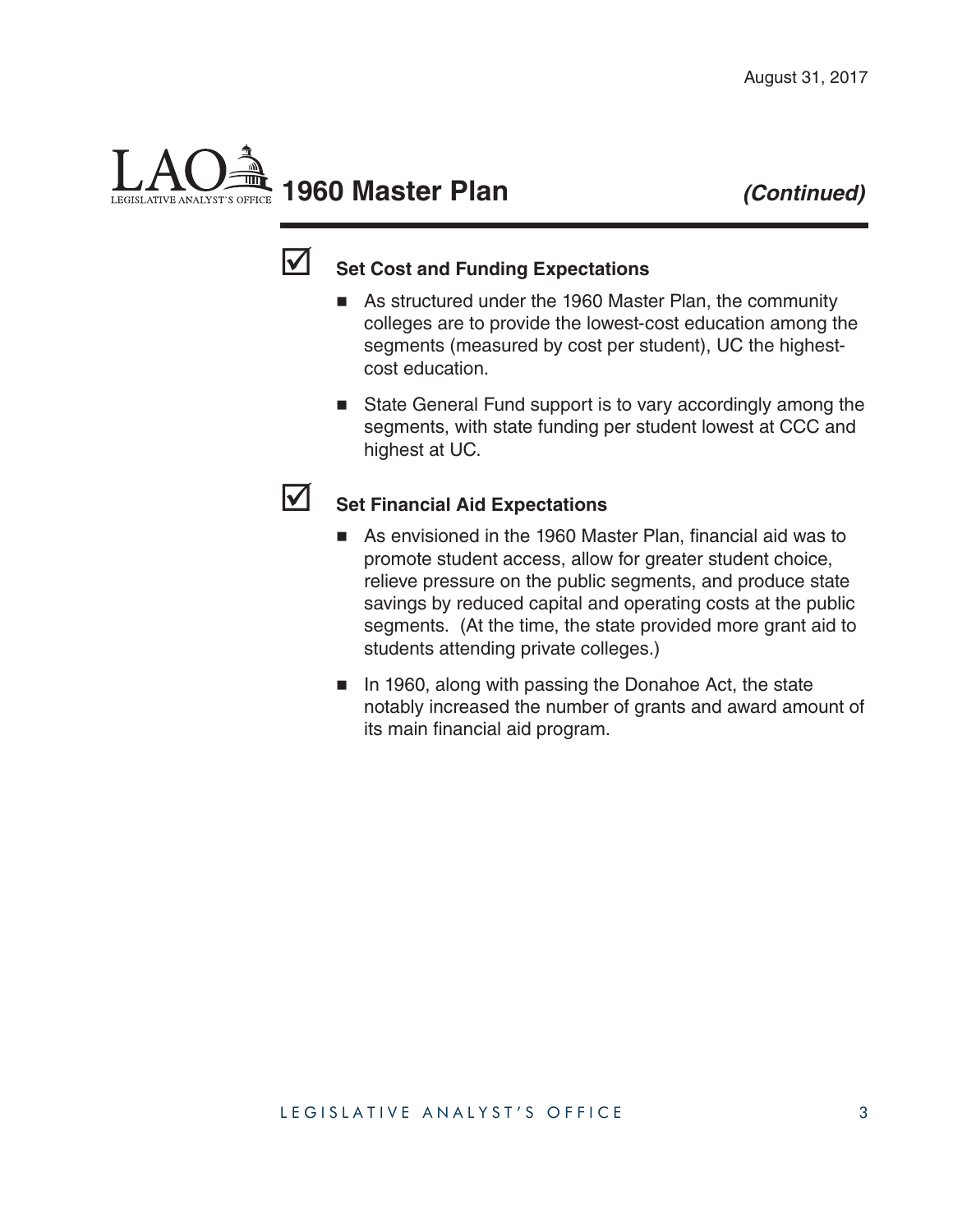# **1960 Master Plan** *(Continued)*

## **Held Accountable Through Enrollment Targets**

■ Historically, the state has held the segments accountable primarily through one key measure—meeting their enrollment targets.



# **Relied Upon Three Governing Boards**

- As part of the Donahoe Act of 1960, the state established the CSU Board of Trustees. The UC Board of Regents predated the 1960 Master Plan. In 1967, the state established the CCC Board of Governors.
- Since their creation, the state has delegated substantial responsibilities to these governing boards to manage enrollment, allocate funding, determine staffing levels, set compensation policies, oversee building projects, and, for UC and CSU, set tuition and fee policies.



### **Z** Created a Coordinating Body

- The Donahoe Act created the Coordinating Council for Higher Education and entrusted it with statewide planning and coordination. The Coordinating Council had equal representation among the segments, with three representatives each from CCC, CSU, UC, the private sector, and the state.
- In 1973, the state replaced the Coordinating Council with the California Postsecondary Education Commission (CPEC) but largely maintained the office's core mission. (Due to concerns with the office's effectiveness, the state defunded CPEC in 2011.)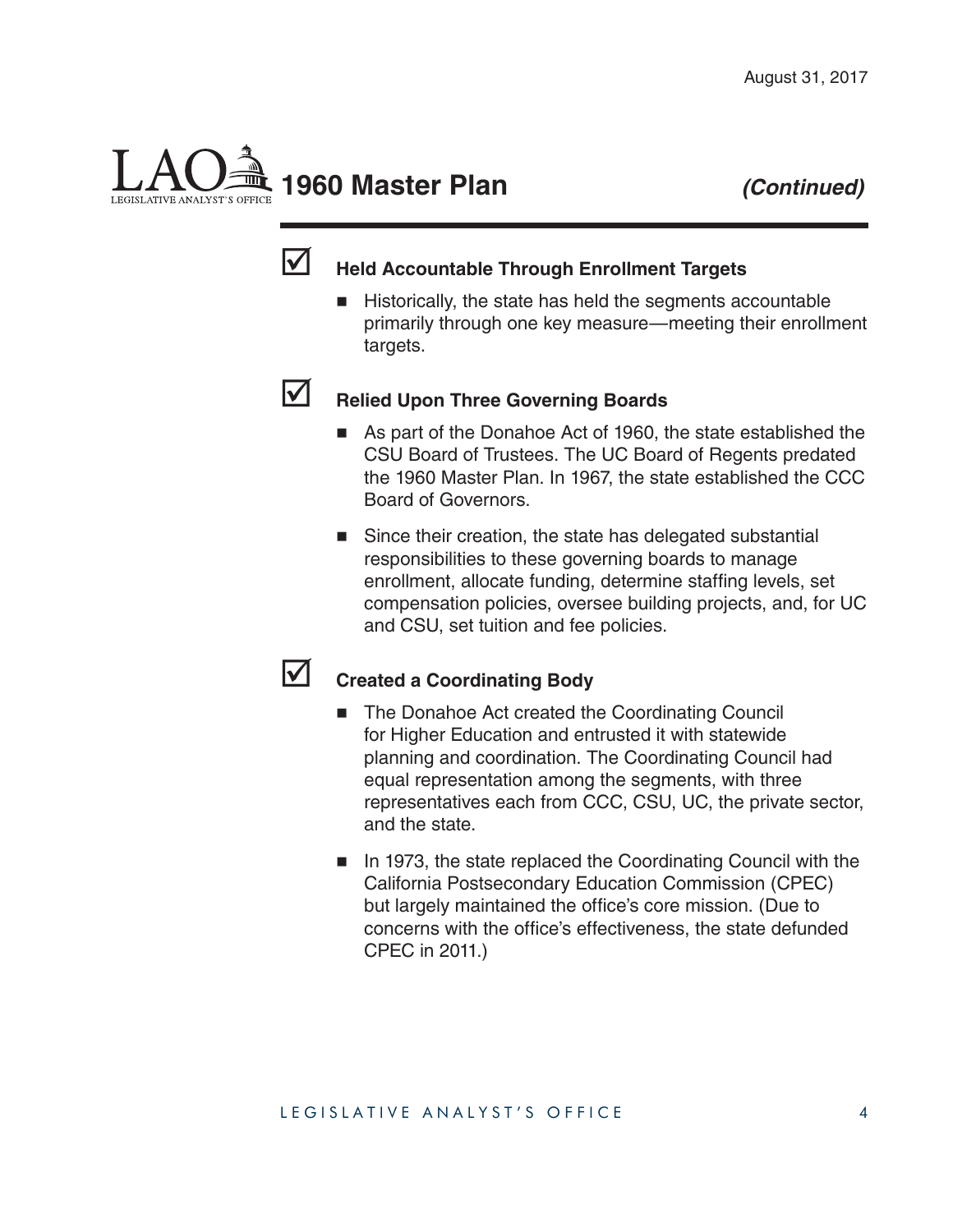# **California Demographics Have Changed in Notable Ways Since 1960**

|                                                 | 1960 | 2015 |
|-------------------------------------------------|------|------|
| Race and Ethnicity (18-24 year olds)            |      |      |
| White                                           | 79%  | 31%  |
| Hispanic                                        | 12   | 46   |
| <b>Black</b>                                    | 6    | 6    |
| Asian                                           | 2    | 13   |
| Other                                           | 1    | 4    |
| <b>Educational Attainment (25-64 year olds)</b> |      |      |
| No high school diploma                          | 44%  | 17%  |
| High school diploma, no college                 | 29   | 20   |
| Some college <sup>a</sup>                       | 16   | 30   |
| Bachelor's degree or higher                     | 11   | 32   |
| a Includes associate degrees.                   |      |      |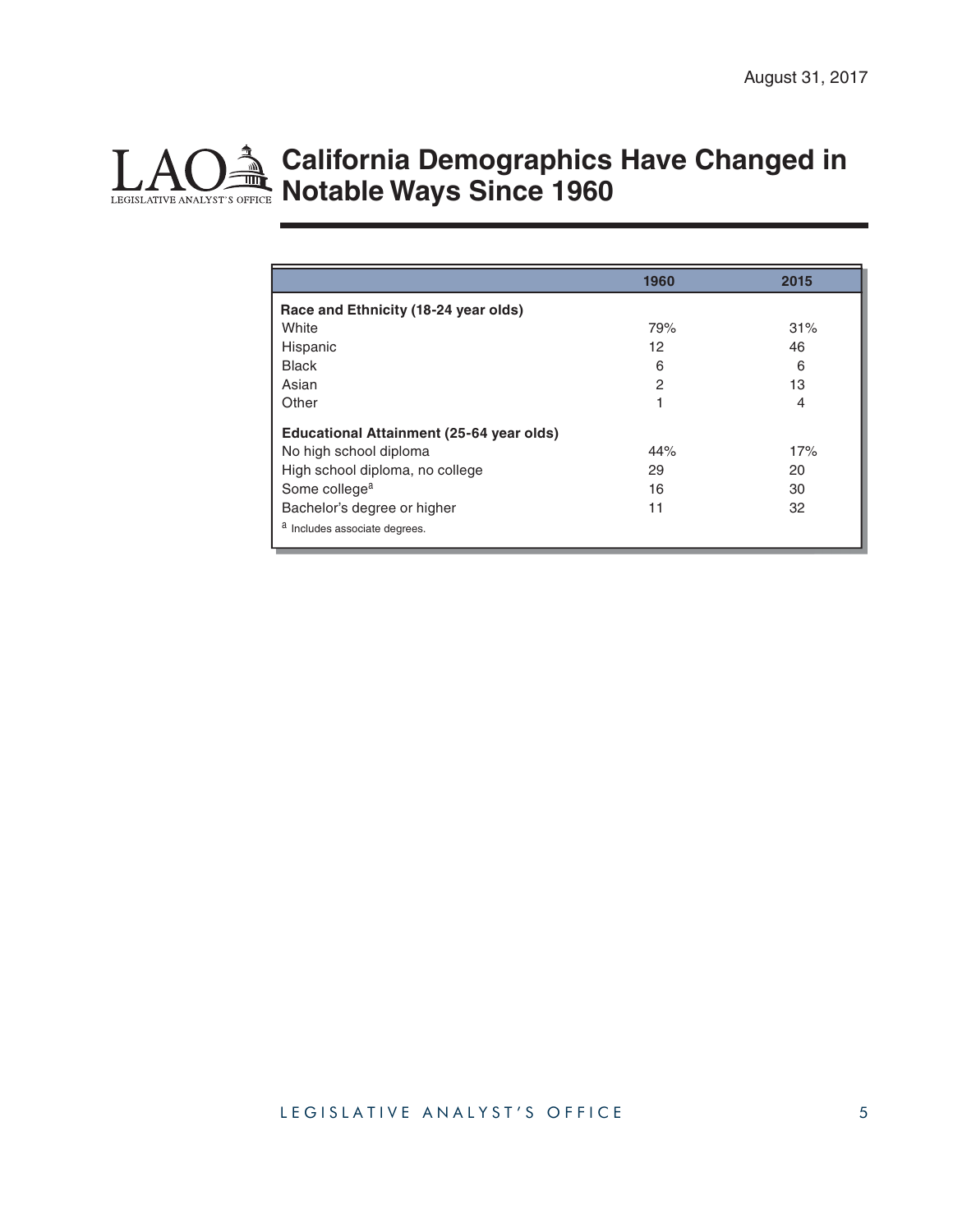#### LEGISLATIVE ANALYST'S OFFICE **California's Higher Education System Has Changed in Notable Ways Since 1960**

|                                                                                                                                             | 1960     | 2015      | <b>Change</b>  |  |
|---------------------------------------------------------------------------------------------------------------------------------------------|----------|-----------|----------------|--|
| <b>Full-Time Equivalent Enrollment</b>                                                                                                      |          |           |                |  |
| CCC                                                                                                                                         | 98,000   | 1,138,000 | 1,040,000      |  |
| CSU                                                                                                                                         | 61,000   | 395,000   | 334,000        |  |
| UC                                                                                                                                          | 44,000   | 253,000   | 209,000        |  |
| <b>Totals</b>                                                                                                                               | 203,000  | 1,786,000 | 1,583,000      |  |
| <b>Number of Campuses</b>                                                                                                                   |          |           |                |  |
| CCC                                                                                                                                         | 64       | 113       | 49             |  |
| CSU                                                                                                                                         | 16       | 23        | 7              |  |
| UC                                                                                                                                          | 6        | 10        | $\overline{4}$ |  |
| <b>Totals</b>                                                                                                                               | 86       | 146       | 60             |  |
| <b>Average Campus Size</b>                                                                                                                  |          |           |                |  |
| CCC                                                                                                                                         | 1,500    | 10,100    | 8,600          |  |
| CSU                                                                                                                                         | 3,800    | 17,200    | 13,400         |  |
| UC                                                                                                                                          | 7,300    | 25,300    | 18,000         |  |
| Core Funding Per Student (2015 Dollars) <sup>a</sup>                                                                                        |          |           |                |  |
| CCC                                                                                                                                         | $\_b$    | \$7,900   | $-b$           |  |
| CSU                                                                                                                                         | \$11,300 | \$14,300  | \$3,000        |  |
| UC                                                                                                                                          | \$27,700 | \$28,300  | \$600          |  |
| State General Fund Per Student (2015 Dollars) <sup>c</sup>                                                                                  |          |           |                |  |
| CCC                                                                                                                                         | $\_b$    | \$7,400   | b              |  |
| CSU                                                                                                                                         | \$10,200 | \$8,800   | $-$1,400$      |  |
| UC                                                                                                                                          | \$25,800 | \$15,400  | $-$10,400$     |  |
| Systemwide Tuition Charges (2015 Dollars) <sup>d</sup>                                                                                      |          |           |                |  |
| CCC                                                                                                                                         |          | \$1,380   | \$1,380        |  |
| CSU                                                                                                                                         | \$754    | \$5,472   | \$4,718        |  |
| UC                                                                                                                                          | \$1,371  | \$12,240  | \$10,869       |  |
| a Reflects state General Fund, student tuition and fee revenue, and local property tax revenue per full-time equivalent<br>student.         |          |           |                |  |
| b<br>Data for 1960 not readily available for community colleges.                                                                            |          |           |                |  |
| С<br>Excludes debt service on general obligation bonds at UC and CSU and spending on retiree health benefits at CSU,                        |          |           |                |  |
| as 1960 amounts are not available. Includes local property tax revenue at CCC.<br>Reflects systemwide charges for a resident undergraduate. |          |           |                |  |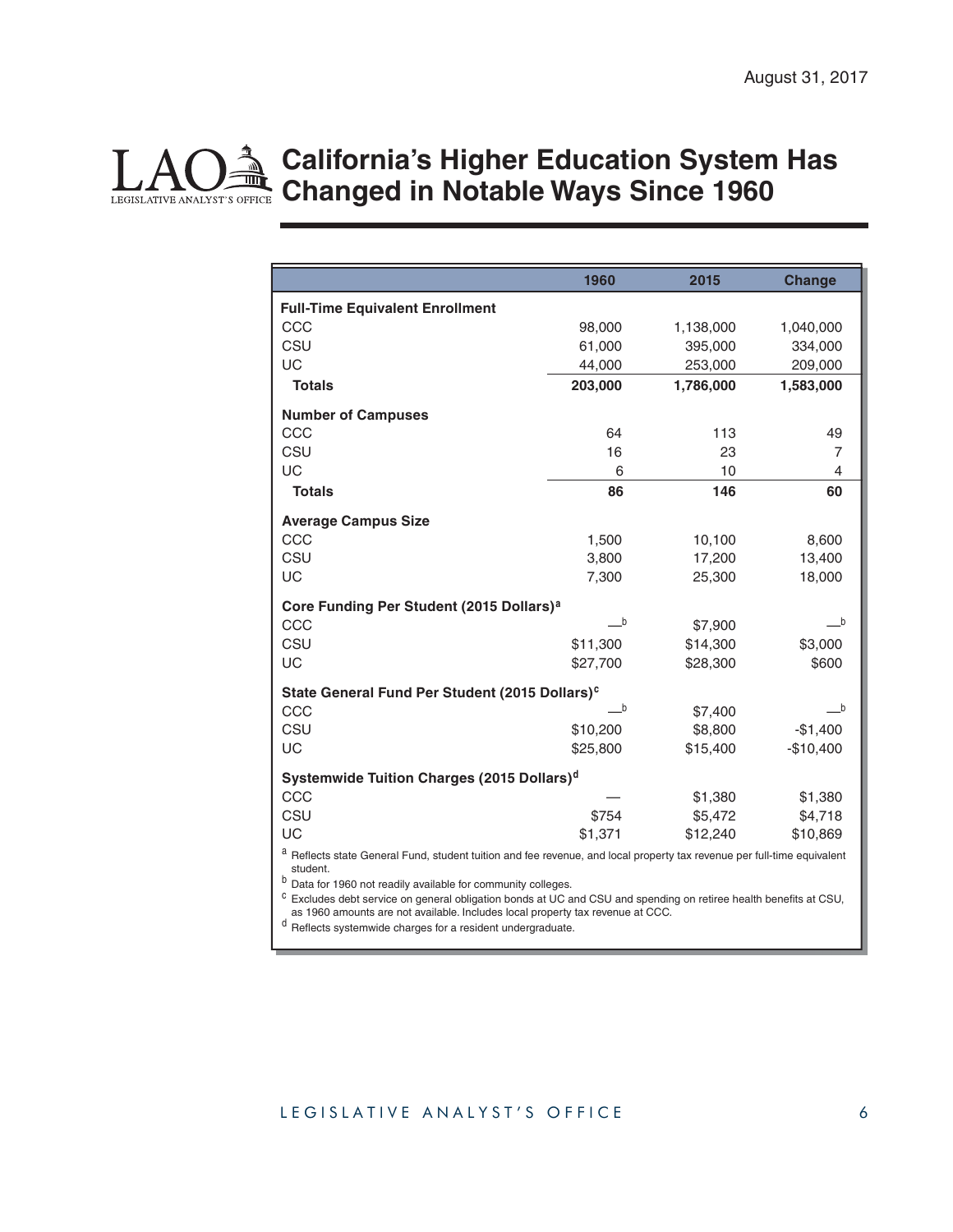# **Recent State Actions**



# **More Overlap of Mission**

- The state authorized CCC to offer a limited number of bachelor's degrees on a pilot basis.
	- Chapter 747 of 2014 (SB 850, Block) authorized up to 15 CCC bachelor's programs in areas not offered by CSU.
- The state authorized CSU to offer four independent applied doctoral degrees.
	- Chapter 269 of 2005 (SB 724, Scott) established doctorate in education.
	- Chapter 425, Statutes of 2010 (AB 2382, Blumenfield) established doctorate in physical therapy.
	- Chapter 416 of 2010 (AB 867, Nava) established doctorate in nursing practice.
	- Chapter 267 of 2016 (AB 2317, Mullin) established doctorate in audiology.



### **Expanded University Eligibility and Enrollment**

- The most recent freshman eligibility study (2017) shows CSU drawing from the top 41 percent and UC drawing from the top 13.9 percent of high school graduates.
- An increasing share of high school graduates are completing college preparatory coursework (36 percent in 2007, 43 percent in 2015).
- Despite slight drops in high school enrollment and graduates over the past three years, resident enrollment grew by 6,900 students (1.9 percent) at CSU and 11,300 students (5.8 percent) at UC over the period.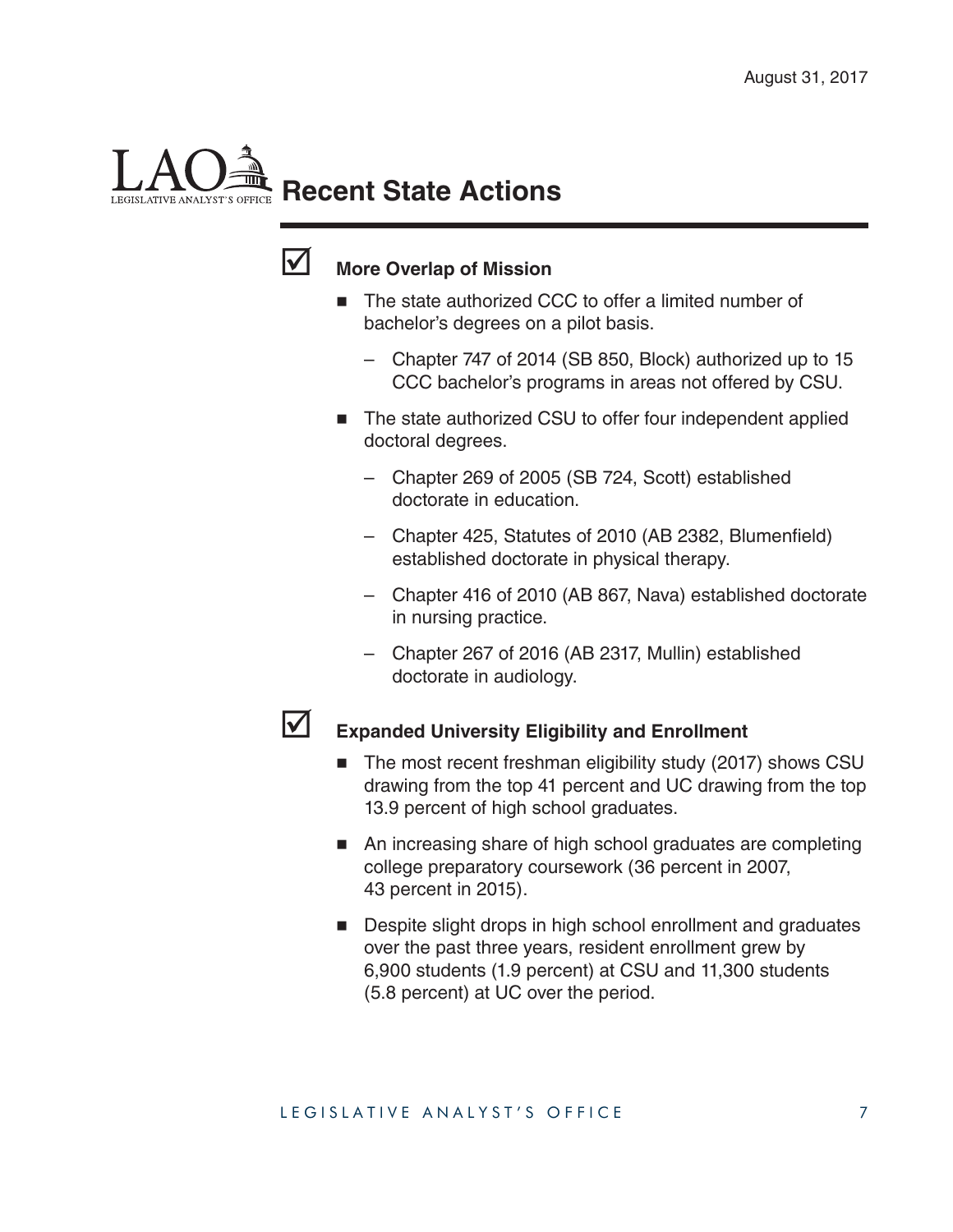# **Recent State Actions** *(Continued)*



## **Expanded and Modified Financial Aid Expectations**

- After six years of no tuition increases, both UC and CSU raised tuition for the 2017-18 academic year. The state correspondingly increased financial aid for financially needy students—fully covering tuition for these students.
- $\blacksquare$  In 2014-15, the state began providing some tuition assistance for middle-income students not qualifying for other needbased aid.
	- Chapter 50 of 2013 (AB 94, Committee on Budget) created Middle Class Scholarship program.
- $\blacksquare$  In addition to the state's financial aid programs, the segments now provide billions of dollars in institutional financial aid.
- $\blacksquare$  The state adopted new financial aid policies to encourage more students to enroll full time and more students to enroll at public rather than private colleges.
	- Chapter 10 of 2015 (AB 93, Weber) created the Full-Time Student Success Grant program for CCC students pursuing two-year associate degrees. Chapter 23 of 2016 (SB 826, Leno) expanded the program for CCC students pursuing shorter-term career technical degrees.
	- Chapter 23 of 2017 (SB 85, Committee on Budget and Fiscal Review) created the Community College Completion Grant Program.
	- Chapter 14 of 2017 (AB 97, Ting) doubled the Cal Grant C award amount for recipients attending CCC.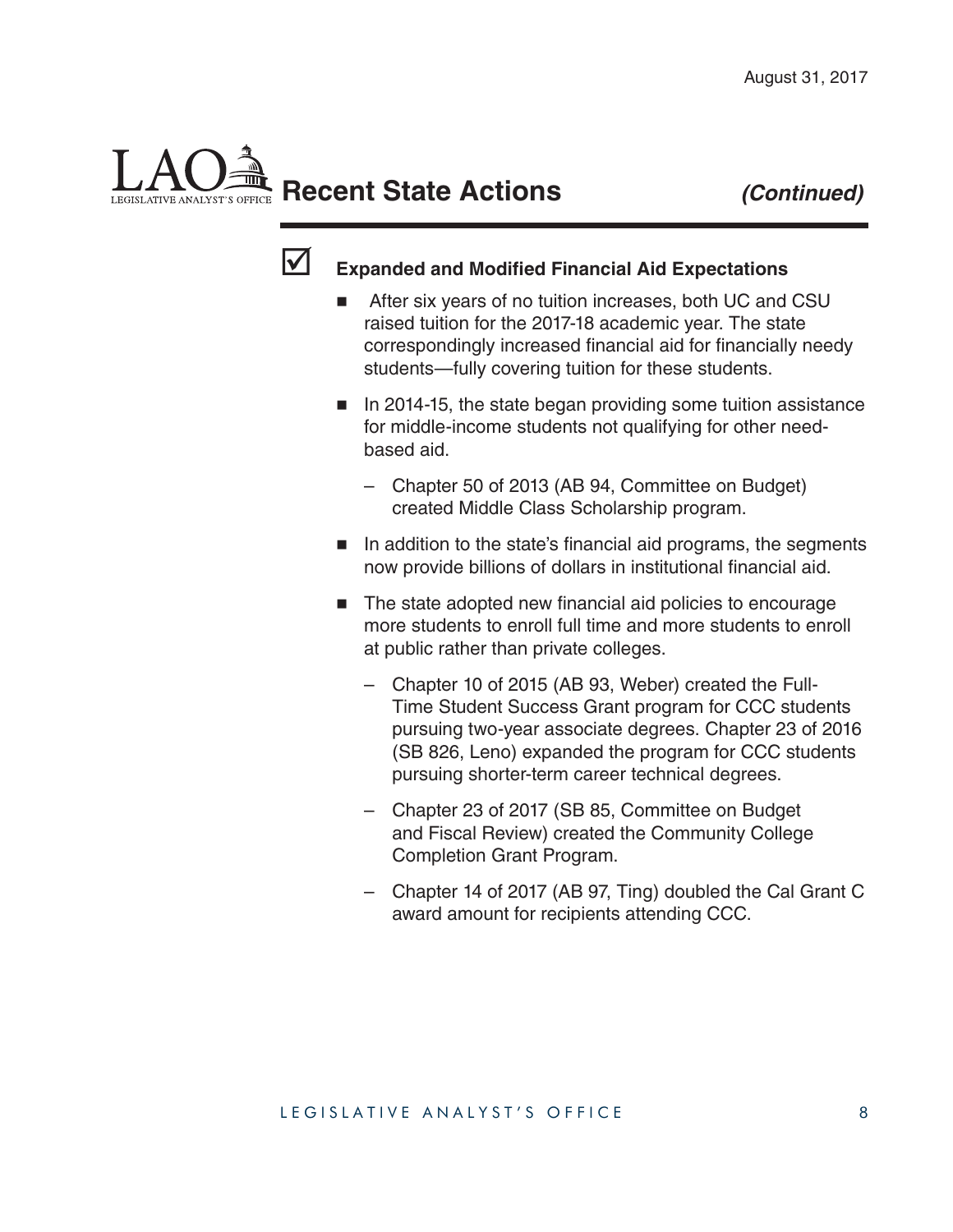# **Recent State Actions** *(Continued)*



### **Solutify Chreater Emphasis on Accountability Through Student Outcomes**

- Rather than focusing almost exclusively on enrollment targets, the state is focusing on student academic outcomes. The state now requires each segment to report its graduation rates, persistence rates, and units taken per degree (among other measures). The Legislature reviews these performance results as part of the annual budget process.
	- Chapter 367 of 2013 (SB 195, Lin) called for adoption of performance measures that take into account the distinct missions of each segment.
	- Chapter 50 of 2013 (AB 94, Committee on Budget) established eight specific performance measures for UC and CSU.
	- Provisional budget language in 2013-14 through 2016-17 required UC and CSU to establish annual performance targets. Chapter 23 of 2017 (SB 85, Committee on Budget and Fiscal Review) made the annual targets an ongoing requirement.
	- Chapter 687 of 2014 (SB 876, Committee on Budget and Fiscal Review) required the CCC Board of Governors to identify performance measures and develop annual performance targets.
- Since 2012-13, the state has increased funding for improving student performance at the community colleges and CSU.
	- In 2017-18, the state is spending \$889 million for nine CCC student support programs—an increase of \$646 million over the 2012-13 spending level.
	- Over the past two years (2016-17 and 2017-18), the state has designated a total of \$47.5 million in one-time funding for CSU to improve its graduation rate.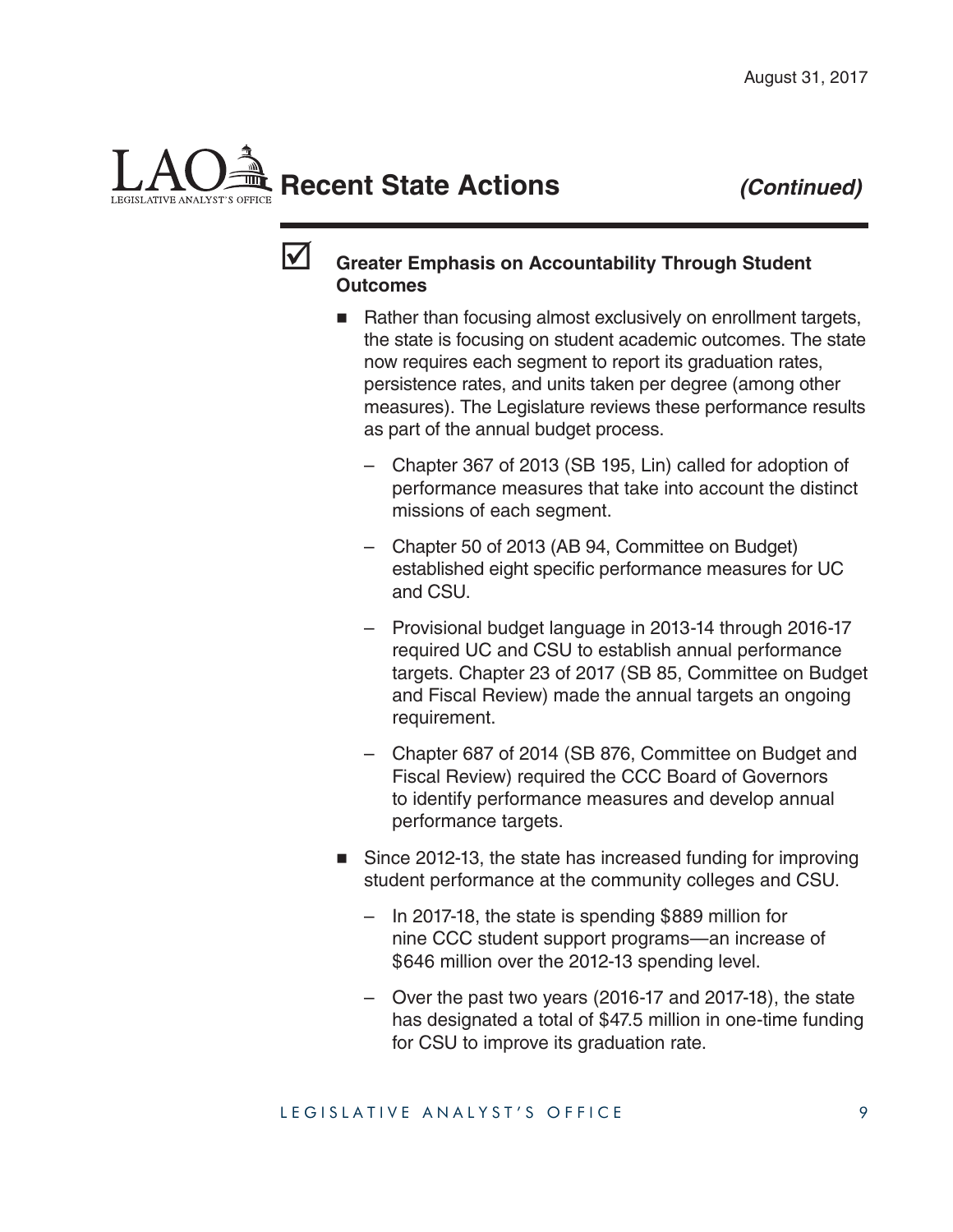# **Recent State Actions** *(Continued)*



# **Improvements in Coordination**

- The state directed the segments to streamline transfer pathways, especially between community colleges and CSU.
	- Chapter 428 of 2010 (SB 1440, Padilla) and Chapter 720 of 2013 (SB 440, Padilla) authorized the associate degree for transfer, along with requirements that students transferring to CSU with the degree be able to complete their upper-division studies within 60 units (two years of full-time coursework).



### Ad Hoc Statewide Planning

- Though the Legislature has passed bills to establish a new coordinating body, the Governor has not supported these efforts to date.
- The result has been limited and ad hoc statewide planning.
- Our office, the Department of Finance, and the Office of Planning and Research each has been directed to undertake some planning work, but without any overarching vision for ensuring all key elements of statewide planning are undertaken routinely.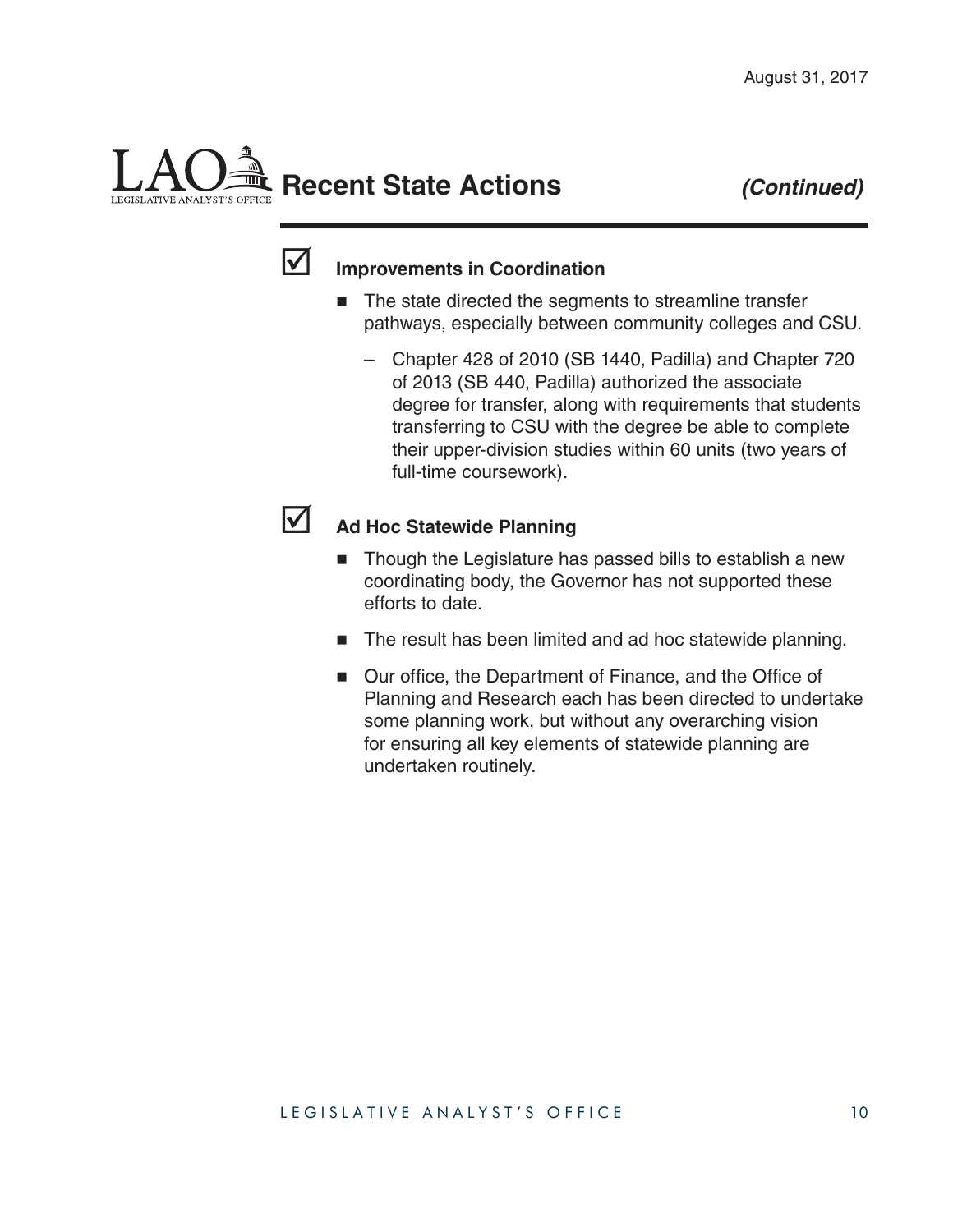# **Looking Ahead**LEGISLATIVE ANALYST'S OFFICE



# **Review Mission**

- What should be the primary objectives of California's higher education system today?
- What should be the primary objectives of each segment? To what extent should the mission of each segment be distinct?
- What role should each segment have in meeting statewide, regional, and local student and workforce demands?



# **Review Eligibility Pools**

How selective should UC and CSU be in their freshman and transfer admissions? To what extent should cost (for the state and students), student preparation, and student demand affect selectivity decisions?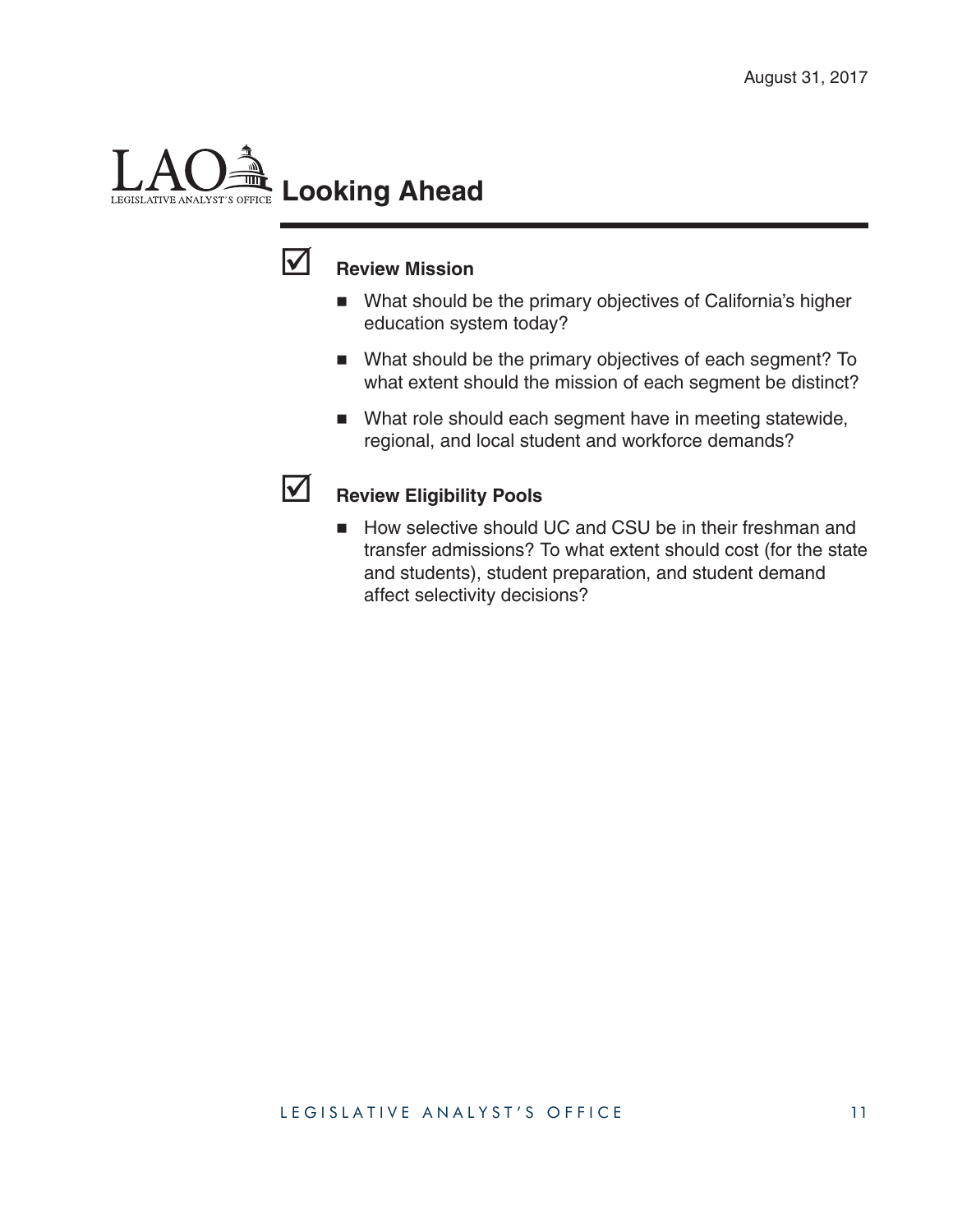



### **Review Tuition and Financial Aid Policies**

- How much of the cost of education should students at each segment pay?
- Should the state subsidize living costs during the college years? To what extent should students be expected to work and borrow during their college years?
- $\blacksquare$  Which students should qualify for financial aid? To what extent should aid programs prioritize low-income students versus middle-income students?
- Beyond providing access, should the state use tuition and financial aid policies to encourage certain types of student behavior (such as completing programs within a certain number of years)?
- $\blacksquare$  Should the state use tuition and financial aid policies to encourage certain types of institutional behavior (such as having high graduation rates)?
- Should the state simplify financial aid messaging, consolidate state and institutional aid programs, and better coordinate state and federal aid programs? If so, how?